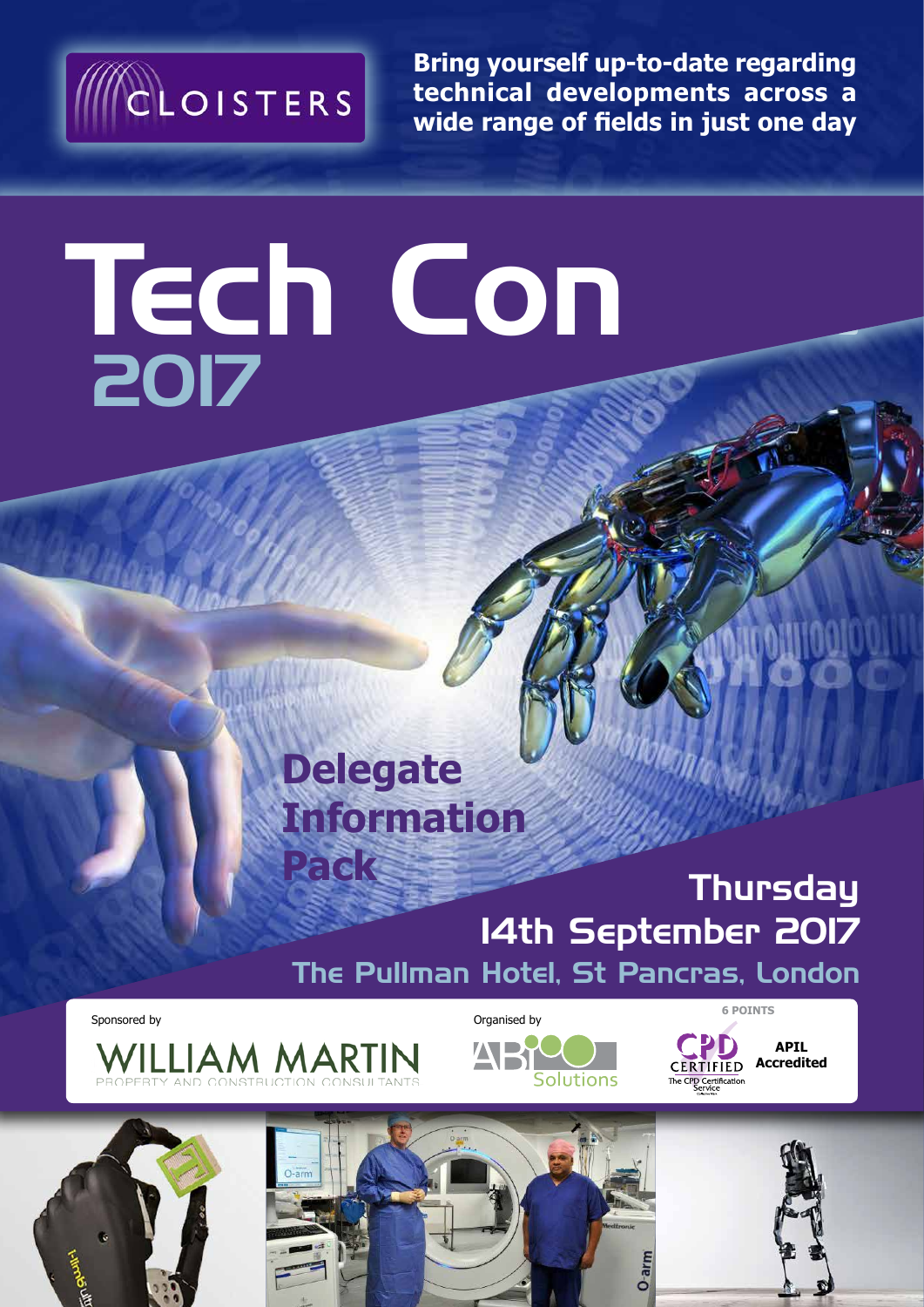## Tech Con 2017 Thursday, 14th September 2017

**MORNING** Chaired by William Latimer-Sayer QC and Joel Donovan QC

#### 08.45 - 09.30 **Registration, tea/coffee, networking and exhibition stands**

09.30 - 09.35 **Welcome and introduction from the Conference Chair William Latimer-Sayer QC, Cloisters**

#### 09.35 - 09.55 **Robotics in Neurorehabilitation**

In recent years there has been a huge increase in the number of advanced technologies on the market aiming to maximise patient outcomes in Neurological Rehabilitation. Scientific evidence as well as public demand are also increasing. This presentation will look at the principles of neurological recovery and how technology can help us apply these as well as the existing evidence specifically on the use of the Lokomat. **Tamsin Reed, Physiotherapy Clinical Lead, The Wellington Hospital & Chair of the WFNR special interest group on the use of Advanced Technologies**

#### 09.55 - 10.35 **Exoskeletons**

Current state of Exoskeleton technology and indications for use. Physiofunction and The Royal Buckinghamshire Hospital offer a collaborative service for the assessment and trialling of the REX, ReWalk, Ekso and Indego Exoskeletons. This presentation provides an overview of these devices and indications for rehabilitation and functional use in the community.

#### **Taher Dhuliawala, Senior Physiotherapist, Physiofunction**

**Eva Sobonova, Head Physiotherapist, The Royal Buckinghamshire Hospital**

#### 10.35 - 11.00 **Functional Electrical Stimulation**

Latest developments in Functional Electrical Stimulation (FES) technology.

- Brief overview of FES for foot drop correction and in ergometry (cycling)
- Developments in wireless FES technology for foot drop and developments in FES for functional rehabilitation of sit to stand, walking and reach and grasp.
- **Jon Graham, Clinical Director, Physiofunction**

#### 11.00 - 11.30 **Tea/coffee, networking and exhibition stands**

#### 11.30 - 11.50 **Prosthetics**

Latest developments in lower limb prostheses.

**Professor Sir Saeed Zahedi OBE FREng RDI FIMechE PhD, Vice Chairman of ISPO and Technical Director, Blatchford**

#### 11.50 - 12.20 **Athletic success**

Advancements in lower limb prosthetics, maximising the potential of elite athletes and other individuals in pursuit of their personal success. **Richard Nieveen SRPros MBAPO., Prosthetist, Clinical Director ProActive Prosthetics Ltd Stef Reid, Long Jump World Paralympic Champion**

#### 12.20 - 12.40 **Upper limb prosthetics**

The lastest advancements in upper limb prosthetics. Touch bionics innovate and lead the world in the development of upper limb prosthetic technologies to ensure positive outcomes for people with upper limb deficiencies.

- i-limb quantum incorporates our i-mo technology, it's the only upper limb prosthesis that can change grips with a simple gesture.
- i-digits quantum using the same technology as in the full quantum hand allows partial hand amputees to access this technology.
- supro wrist will be our newest innovation coming to the market, it will be the first hand and wrist prosthesis to offer synchronised wrist rotation and grip selection

The presentation will show how advances in current and new products help in simplifying everyday activities of a user using intuitive technology. **Elaine Miller, Prosthetist, Touch Bionics**

#### 12.40 - 13.00 **Virtual rehab**

Virtual Reality in Stroke and Neurorehabilitation.

CLOISTERS

**Dr Salim Ghoussayni, Country Market Development Director, MindMaze Healthcare UK**

#### 13.00 - 14.00 **Lunch, networking and exhibition stands**

Bring yourself up-to-date regarding technical developments across a wide range of fields in just one day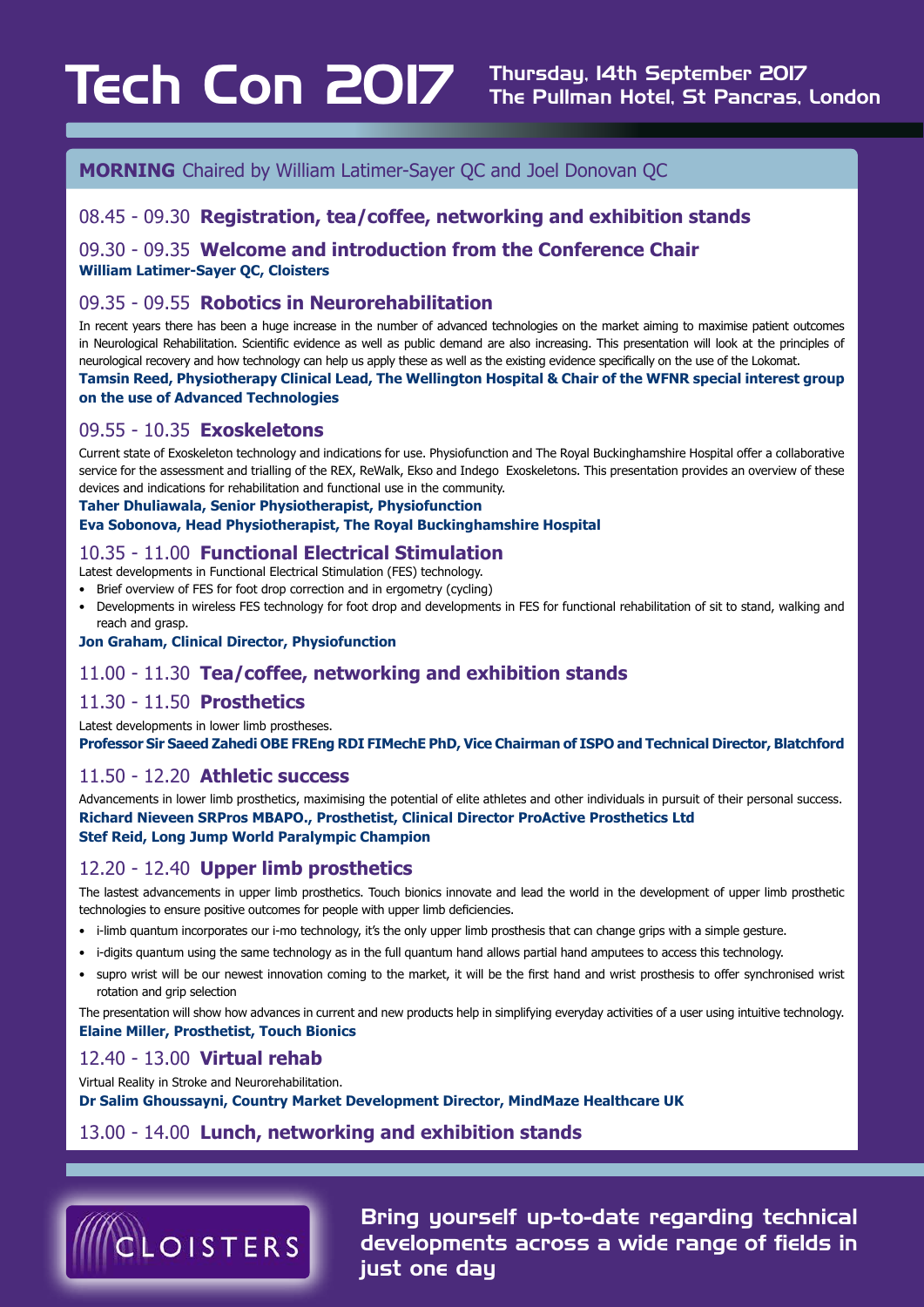### Programme

#### **AFTERNOON** Chaired by Patricia Hitchcock QC and Simon Dyer QC

#### 14.00 - 14.25 **Intelligent Medical Devices**

Virtual rehabilitation of tibia orthopaedic trauma through the provision of a Virtual Clinic services that delivers actionable medical intelligence by combining intelligent medical devices and real-time analytics.

**Professor Peter Thomas, Consultant Orthopaedic Surgeon, University Hospital of North Staffordshire**

#### 14.25 - 15.25 **Adapted Technologies in the home**

14.25 - 14.37 Space requirements and technology - how they work together. This session will explore how space and technology can enhance a individuals occupational performance and enable our clients to achieve their specific goals within their own homes. **Kate Sheehan, Director & Occupational Therapist, The OT Service**

14.37 - 14.50 Kitchen Design – The future. The latest features and technology in accessible kitchen design, including safety features, devices that improve access and future tech trends for the kitchen.

**Adam Thomas, Director of Adam Thomas Consultancy and Senior Design Consultant, Design Matters KBB Ltd**

14.50 - 15.02 The accessible bathroom of the future. Ed Warner, founder of the RIBA award winning accessible bathroom business, Motionspot, gives an insight into how cutting edge technology can be integrated into a bathroom to deliver better access for users and their carers without compromising on the aesthetics of the environment. **Ed Warner, Managing Director and Founder, Motionspot Ltd**

15.02 - 15.15 Do Aesthetic Adaptations hinge on power doors? **Roger Southall, Assistive Technology Consultant, Rehabteq**

15.15 - 15.25 Panel discussion

**Kate Sheehan, Adam Thomas, Ed Warner, Roger Southall**

#### 15.25 - 15.45 **Augmentative and Alternative Communications**

What's new in the world of Augmentative and Alternative Communications (AAC) and Access Solutions from Smartbox. We create assistive technology solutions that help people with disabilities do things that everyone else takes for granted. We will be looking at the latest advancements in tablet based AAC Solutions to allow people to communicate, utilise smart home technology, but how can someone access this? We will explore current developments in Eye Gaze, and alternative access solutions.

**Adam Waits, Head of Assessment, Smartbox AT**

#### 15.45 - 16.15 **Tea/coffee, networking and exhibition stands**

#### 16.15 - 16.32 **Adapted vehicles**

Private Vehicle Transport. The latest in adapted vehicles and technology. Focus on the developments in Diesel, Petrol, Hybrid and All Electric Vehicles and the effect this will have on disabled passengers and drivers.

**Bill Kiely, Managing Director & Expert Witness, Personal Mobility Solutions**

#### 16.32 - 16.50 **Adapted motor homes**

- The concept and benefits of 'Independence vehicles'
- The range of vehicles available and the scope, type of equipment and facilities that can be specified to be included in the vehicle
- An outline of the process of generating the specification of the vehicle based around the exact needs of the client

#### **Jeffrey C. Bull, Chief Executive Officer, Coachbuilt GB Ltd**

#### 16.50 - 17.15 **Technology in spinal surgery - preventing serious harm**

Advanced intra-operative imaging, navigation and neuro-monitoring.

**Mr John Leach, Lead for Spinal Neurosurgery, Manchester**

#### 17.15 - 17.20 **Close**

#### 17.20 onwards **Drinks reception kindly sponsored by Cloisters**





**6 POINTS**

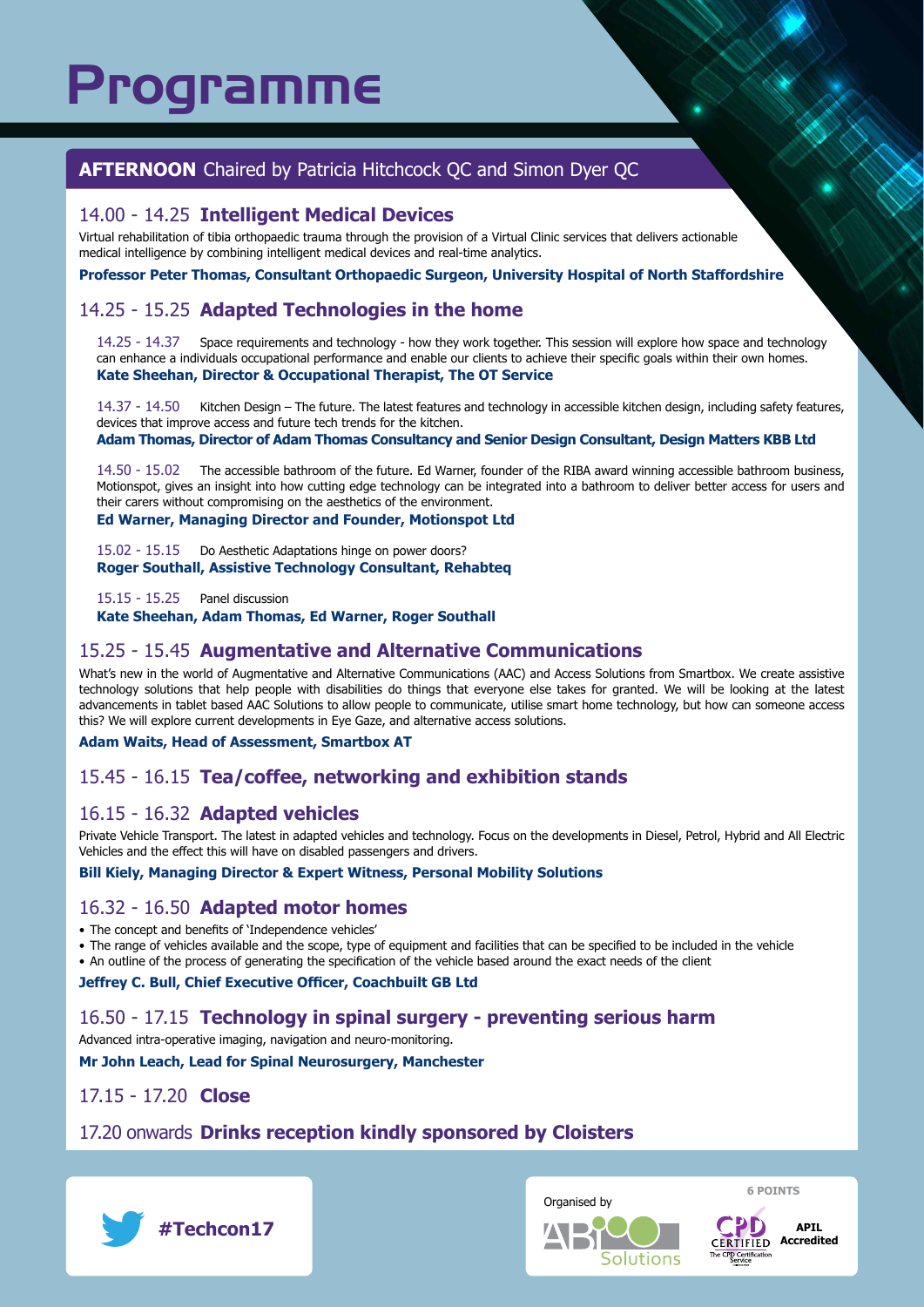## Tech Con 2017

### Travel Information

#### **Location & Access:**

The Pullman London St Pancras perfect location no matter where your delegates are travelling from. Euston and Kings Cross St Pancras are within 3 - 5 minutes' walk with trains serving the North England, Scotland and Europe (Eurostar to Paris, Lille and Brussels).

The hotel is located in the city centre with a bus stop right outside. By car, take the M1 and exit at Junction 1. London City Airport is 12 km from the hotel.

#### **Underground:**

- Kings Cross/St Pancras (take the Euston Road Exit): Piccadilly, Victoria, Northern, Hammersmith and City, Circle and Metropolitan lines are available from Kings Cross Station.
- Euston: Victoria line & Northern line

#### **Trains:**

- Kings Cross / St Pancras: Trains available to the North & South of England including Edinburgh, Brighton, York and Leeds to name a few. Catch the Eurostar with direct access to Europe only 3 minutes walk away or visit Stratford's Olympic Park or Westfield Shopping Centre on the Javelin Train to Stratford International in 7 minutes.
- Euston: Trains connecting to the north of the UK, including Birmingham, Manchester, Glasgow or Liverpool to name a few.

#### **Location Information for International Clients:**

- Eurostar: Direct train St Pancras 3 minutes walking distance from the hotel Paris & Brussels in just over 2 hours.
- Heathrow Airport: Direct access from Kings Cross on the Piccadilly line: Total - Under 1 hour or tube to Paddington & Heathrow Express. Total 35 minutes.
- Gatwick Airport: Direct train to Kings Cross station - Total 1 hour or 1 tube to Victoria and Gatwick Express. Total 45 minutes.
- Luton Airport: Direct train from Kings Cross station. Total 35 minutes.
- London City Airport: One change only Northern Line to Bank and DLR. Total 30 minutes.
- Stansted Airport: One change only Kings Cross Victoria line to Tottenham Hale & Stansted Express. Total 50 minutes.